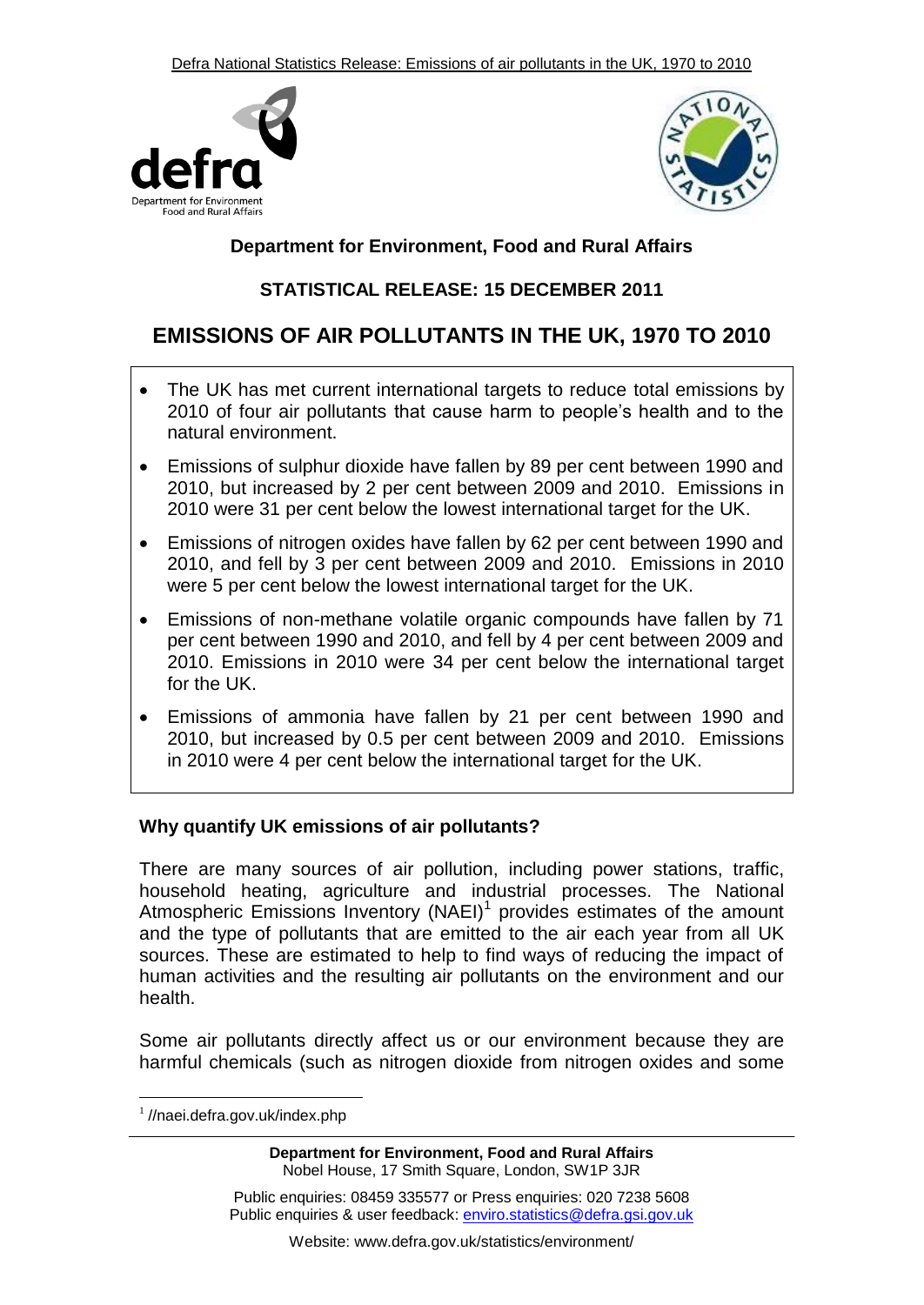Non Methane Volatile Organic Compounds (NMVOCs)) and others because they can react in the environment to produce harmful chemicals. Other pollutants or pollutant combinations upset the natural balance of acidity and nitrogen in the environment (such as sulphur dioxide, nitrogen oxides and ammonia) and can for example damage sensitive environments and buildings through acid rain.

This Defra National Statistics Release covers UK emissions of:

- $\bullet$  sulphur dioxide (SO<sub>2</sub>);
- $\bullet$  nitrogen oxides (NO<sub>x</sub>);
- non-methane volatile organic compounds (NMVOCs); and
- $\bullet$  ammonia (NH<sub>3</sub>).

These four pollutants are primarily responsible for:

- **acidification** (SO<sub>2</sub>, NO<sub>x</sub> and NH<sub>3</sub>) where chemical reactions involving air pollutants create acidic compounds which can cause harm to vegetation and buildings (including as acid-rain);
- **eutrophication** ( $NO<sub>x</sub>$  and  $NH<sub>3</sub>$ ) where the nitrogen can be deposited in soils or in rivers and lakes through rain and affects the nutrient levels and diversity of species in sensitive environments, for example encouraging algae growth in lakes and water courses.
- **•** ground-level ozone  $(NO_x$  and  $NMVOCs)$  where chemical reactions involving air pollutants create the toxic gas ozone  $(O_3)$  which can affect people's health and can damage wild plants, crops, forests and some materials.

All four pollutants can also react in the atmosphere to form secondary particulate matter (PM). PM emissions can adversely impact human health, with chronic exposure to PM contributing to the risk of developing cardiovascular and respiratory diseases.

There are two main international agreements on air pollution emissions, both of which have 2010 as the target year:

- the **National Emission Ceilings Directive (NECD)** sets ceilings for each EU Member State for emissions of sulphur dioxide, nitrogen oxides, non-methane volatile organic compounds (NMVOCs), and ammonia.
- the **Gothenburg Protocol under the Convention on Long Range Transboundary Air Pollution (CLRTAP)** - sets similar or identical UK emissions ceilings for the same pollutants.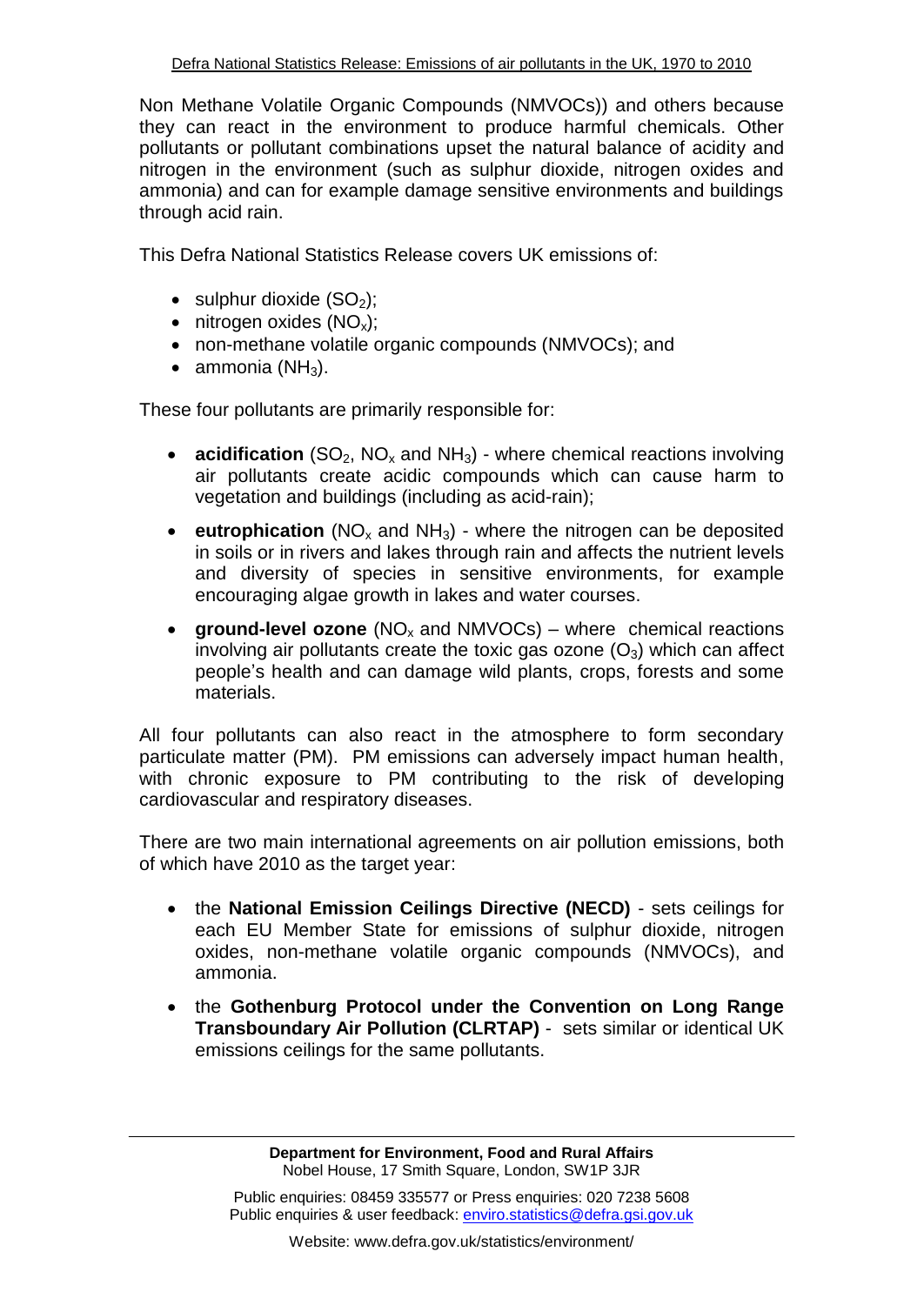Reductions in air pollutant emissions<sup>2</sup> are achieved by for example changes in fuel use (such as switching from coal to gas power stations), through reducing fuel use, through changes to industrial processes, through pollutant capture or conversion (for example catalytic convertors on vehicles), and through legal restrictions. Changes in behaviour such as making more sustainable transport choices also contribute to emissions reductions. Behaviour and hence the level of emissions can be also influenced by changes in fuel price and the wider economic situation.

The NAEI is used to monitor emissions against the international targets, and the UK figures are reported annually to the European Commission via the European Environment Agency<sup>3</sup>. The statistics presented below compare the UK emissions against the international targets.

Some pollutants, referred to as greenhouse gases (such as carbon dioxide) may have little direct effect on health, but can contribute to changing global conditions and potentially give rise to dramatic changes in climate and sea level. Trends for greenhouse gases are produced by the NAEI, and are published separately by the Department for Energy and Climate Change<sup>4</sup>.

## **Understanding air pollutant emissions figures**

It should be noted that the mass of the emissions for the different pollutants should not be compared as their effects on health and the environment are very different.

Whilst overall reductions in air emissions may signify reductions in potential harm to human health or to the natural environment, the way the pollutant is emitted is also important. Emissions from high chimneys (for example power stations) will not affect air quality<sup>5</sup> (concentrations of pollutants) as much as the same quantity of emissions released at ground level such as from cars and buses. This is because pollutants emitted close to the ground do not generally get dispersed as well as pollutants emitted further from the ground.

It is not possible, except for a limited number of large industrial processes, to measure emissions directly, so the NAEI is based on highly detailed assumptions on the amount of each air pollutant generated from different fuel use and activities in the UK. Refer to the NAEI<sup>6</sup> for more details.

 $\overline{a}$ 

 $2^2$  For Defra policy on air emissions see www.defra.gov.uk/environment/quality/air/air-quality/  $3$  www.eea.europa.eu/

<sup>4</sup> www.decc.gov.uk/en/content/cms/statistics/climate\_stats/climate\_stats.aspx

<sup>&</sup>lt;sup>5</sup> A separate Defra National Statistics Release is published annually on air quality (next release in February 2012) see www.defra.gov.uk/statistics/environment/air-quality/

<sup>6</sup> //naei.defra.gov.uk/index.php

Public enquiries: 08459 335577 or Press enquiries: 020 7238 5608 Public enquiries & user feedback: enviro.statistics@defra.gsi.gov.uk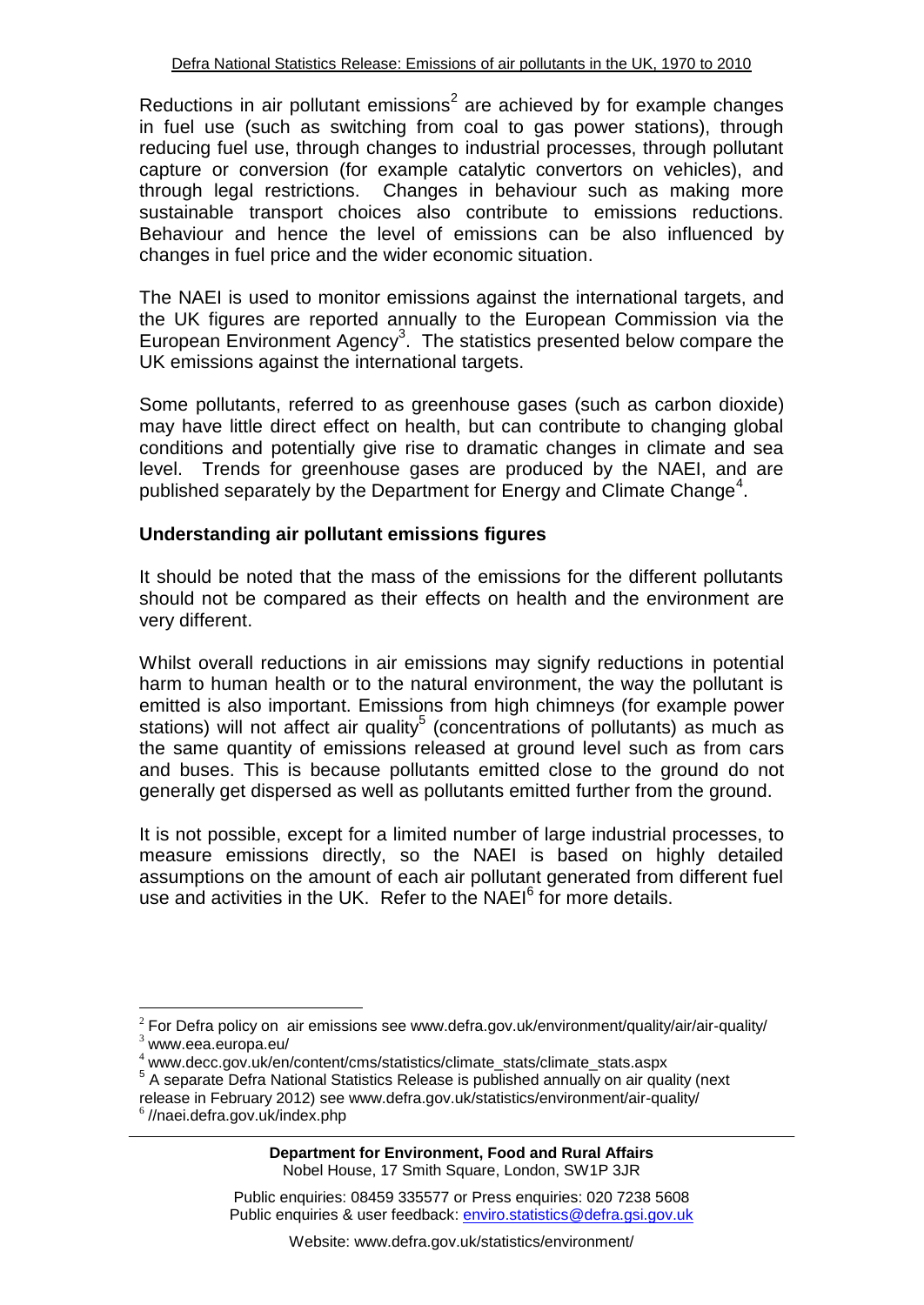## *Sulphur dioxide*



**Figure 1: UK Sulphur dioxide emissions and targets: 1970 – 2010**

- The UK has met current international targets to reduce emissions of sulphur dioxide.
- Emissions of sulphur dioxide fell by 89 per cent between 1990 and 2010, from 3.7 to 0.41 million tonnes.
- There was a small increase in sulphur dioxide emissions of 2.3 per cent between 2009 and 2010 – such fluctuations are due to harsher winters and resulting increases in fuel consumption for heating and electricity generation.

The main source of sulphur dioxide  $(SO<sub>2</sub>)$  emissions is from combustion in energy production and transformation (58 per cent in 2010), followed by combustion in manufacturing industries (18 per cent in 2010). It is these sources that have been the strongest drivers for the long term trend of falling emissions, by switching from coal to gas and improved efficiency.

## **International targets**

 **EU NECD target met**: *to reduce SO<sup>2</sup> emissions to 0.585 million tonnes by 2010* (2010 emissions were 0.41 million tonnes or 31 per cent below the target)

> **Department for Environment, Food and Rural Affairs** Nobel House, 17 Smith Square, London, SW1P 3JR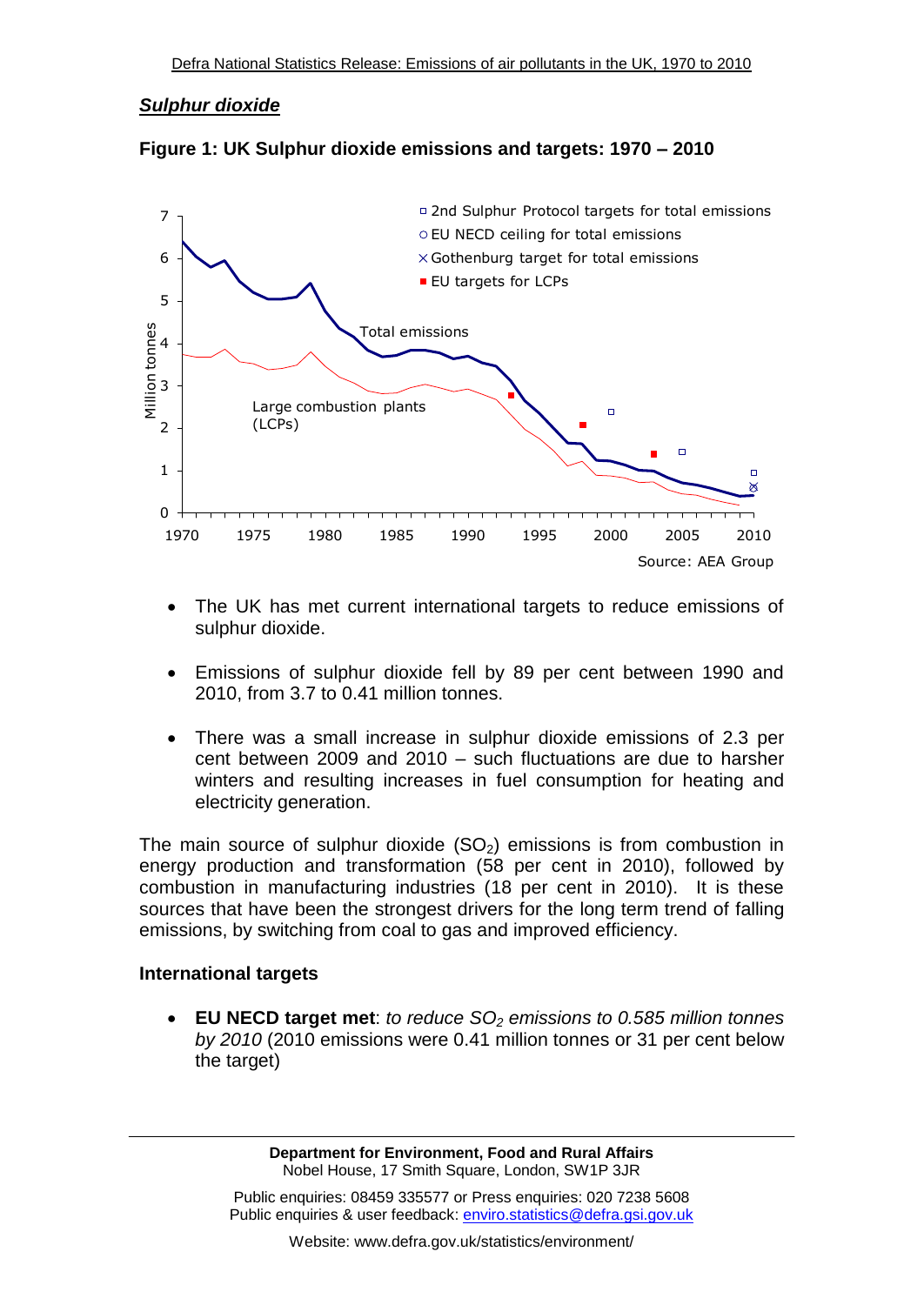- **UNECE Gothenburg Protocol target met**: *to reduce SO<sup>2</sup> emissions to 0.625 million tonnes by 2010* (2010 emissions were 0.41 million tonnes)
- **UNECE Second Sulphur Protocol target met**: *to reduce SO<sup>2</sup> emissions to 80 per cent below 1980 levels by 2010, with intermediate targets for 2000 and 2005* (2010 emissions were 91 per cent below 1980 levels).
- **EC Large Combustion Plant (LCP) Directive target met**: *to reduce SO<sup>2</sup> emissions from Large Combustion Plants (those with a thermal input greater than 50 megawatts) to 60 per cent below 1980 levels by 2003, with intermediate targets for 1993 and 1998* (2003 emissions from LCPs were 79 per cent below 1980 levels and in 2009<sup>7</sup> 95 per cent below).

### *Nitrogen oxides*

 $\overline{a}$ 



**Figure 2: UK Nitrogen oxides emissions and targets: 1970 - 2010**

- The UK has met current international targets to reduce emissions of nitrogen oxides.
- Emissions of nitrogen oxides have fallen by 62 per cent between 1990 and 2010, to 1.11 million tonnes in 2010.

 $7$  The EC Large Combustion Plant Directive has not required LCP emissions to be reported for 2010 and so an estimate for 2010 is not available.

**Department for Environment, Food and Rural Affairs** Nobel House, 17 Smith Square, London, SW1P 3JR

Public enquiries: 08459 335577 or Press enquiries: 020 7238 5608 Public enquiries & user feedback: enviro.statistics@defra.gsi.gov.uk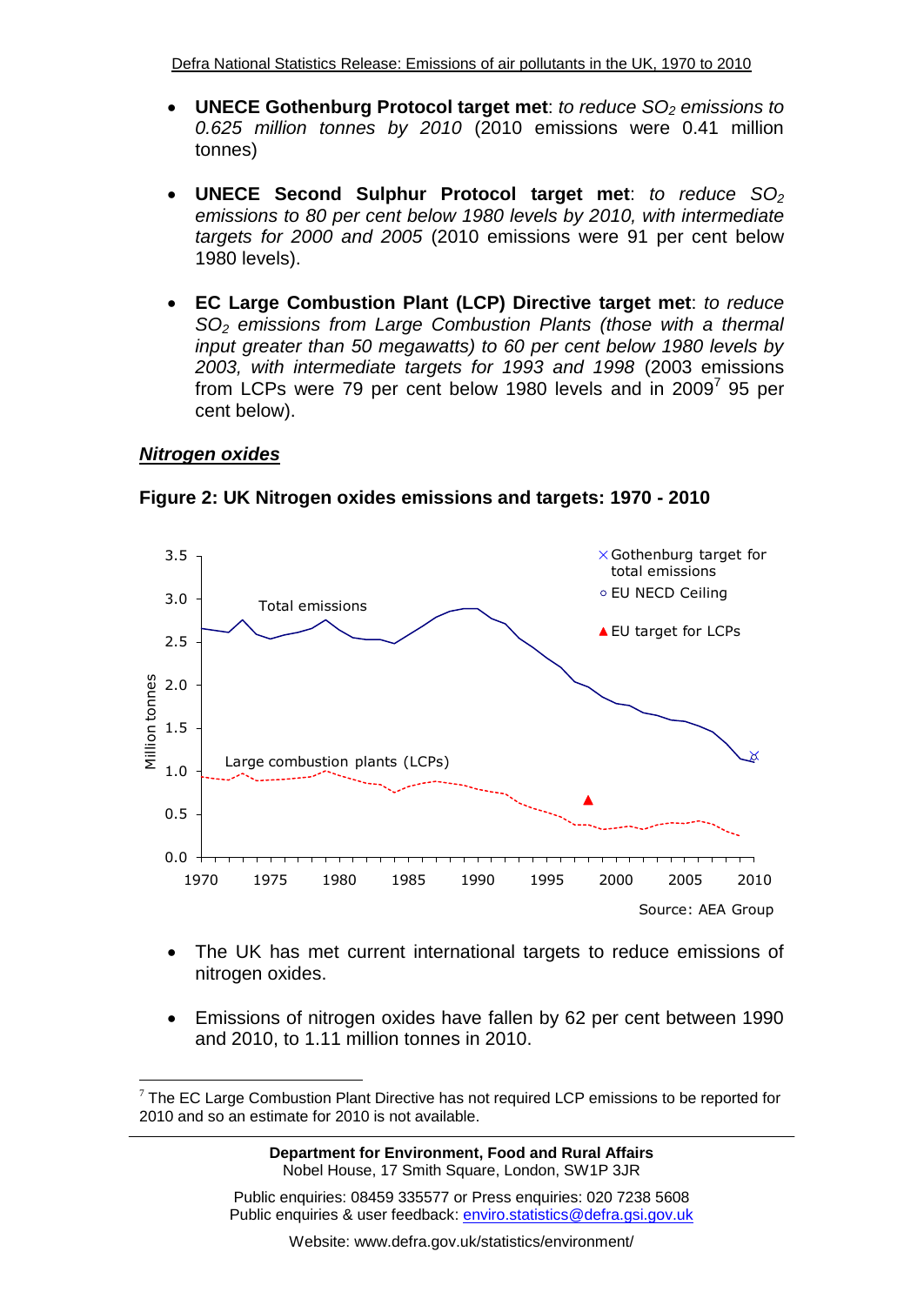There was a three per cent decrease in emissions of nitrogen oxides between 2009 and 2010.

Increases in road traffic account for the steep climb in nitrogen oxide  $(NO_x)$ emissions between 1984 and 1989, and road transport still accounts for around one third of total  $NO<sub>x</sub>$  emissions. Catalytic converters and stricter regulations have resulted in a strong downward trend since 1990, particularly from road transport but emissions from power stations have been also reduced.

## **International targets**

 $\overline{a}$ 

- **EU NECD target met**  *to reduce NO<sup>x</sup> emissions to 1.167 million tonnes by 2010* (2010 emissions were 1.11 million tonnes or 5 per cent below the target)
- **UNECE Gothenburg Protocol target met** *to reduce NO<sup>x</sup> emissions to 1.181 million tonnes by 2010* (2010 emissions were 1.11 million tonnes)
- **EC Large Combustion Plants (LCP) Directive target met** *to reduce NO<sup>x</sup> emissions from Large Combustion Plants (those with a thermal input greater than 50 megawatts) to 30 per cent below 1980 levels by 1998* (1998 emissions were 60 per cent below 1980 levels and in  $2009^8$  75 per cent below).

 $8$  The EC Large Combustion Plant Directive has not required LCP emissions to be reported for 2010 and so an estimate for 2010 is not available

Public enquiries: 08459 335577 or Press enquiries: 020 7238 5608 Public enquiries & user feedback: enviro.statistics@defra.gsi.gov.uk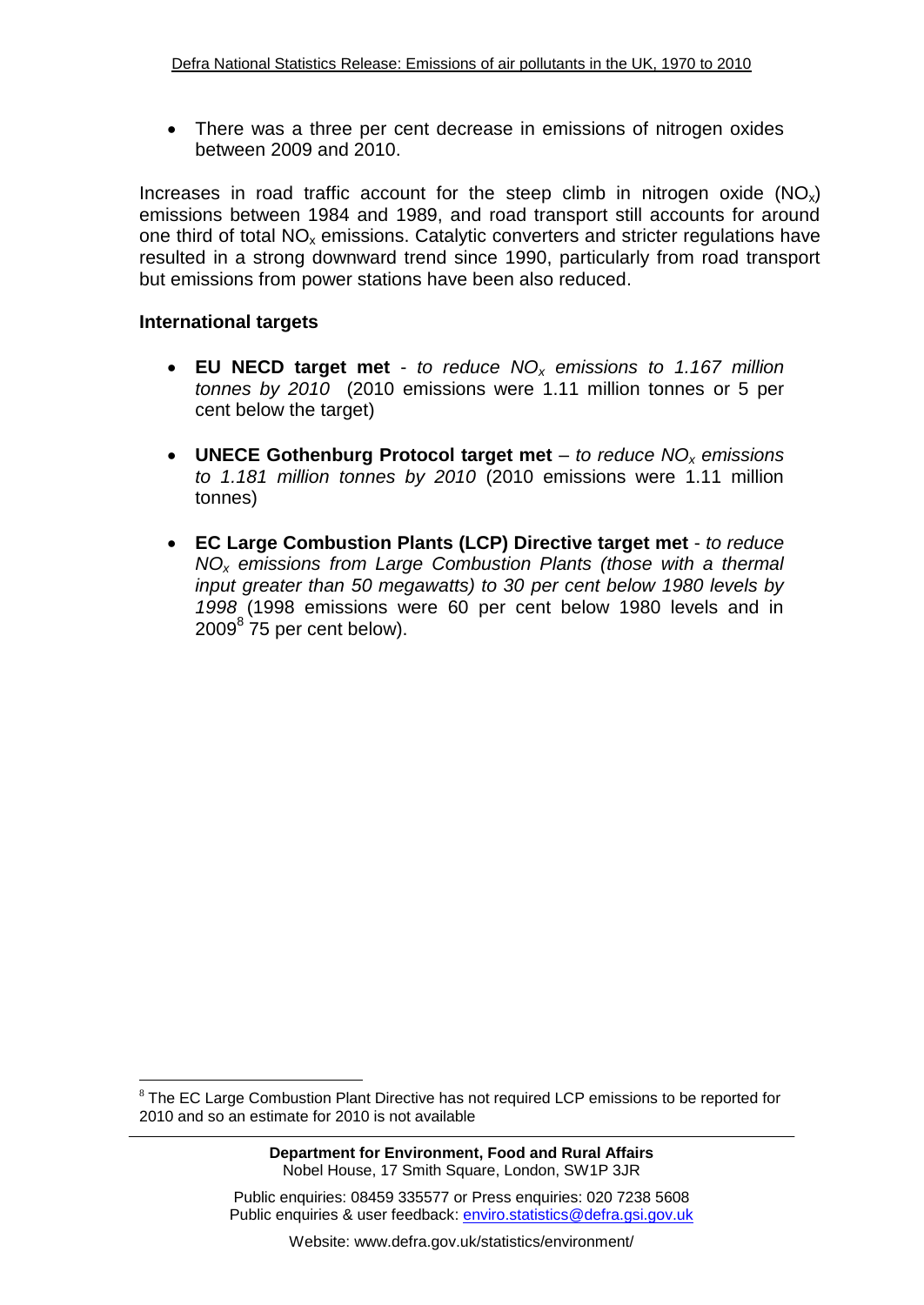#### *Non-methane volatile organic compounds*





- The UK has met current international targets to reduce emissions of non-methane volatile organic compounds.
- Emissions of non-methane volatile organic compounds have fallen by 71 per cent between 1990 and 2010, to 0.79 million tonnes in 2010.
- There was a four per cent decrease in emissions of non-methane volatile organic compounds between 2009 and 2010.

Solvents, production processes, and the extraction and distribution of fossil fuels are the primary sources of non-methane volatile organic compounds NMVOC emissions. The marked decrease in emissions since the early 1990s reflects stricter limits on emissions from various sectors.

#### **International targets**

 **EU NECD / UNECE Gothenburg Protocols targets met** – to reduce NMVOC emissions to below 1.2 million tonnes by 2010 (2010 emissions were 0.79 million tonnes or 34 per cent below the target).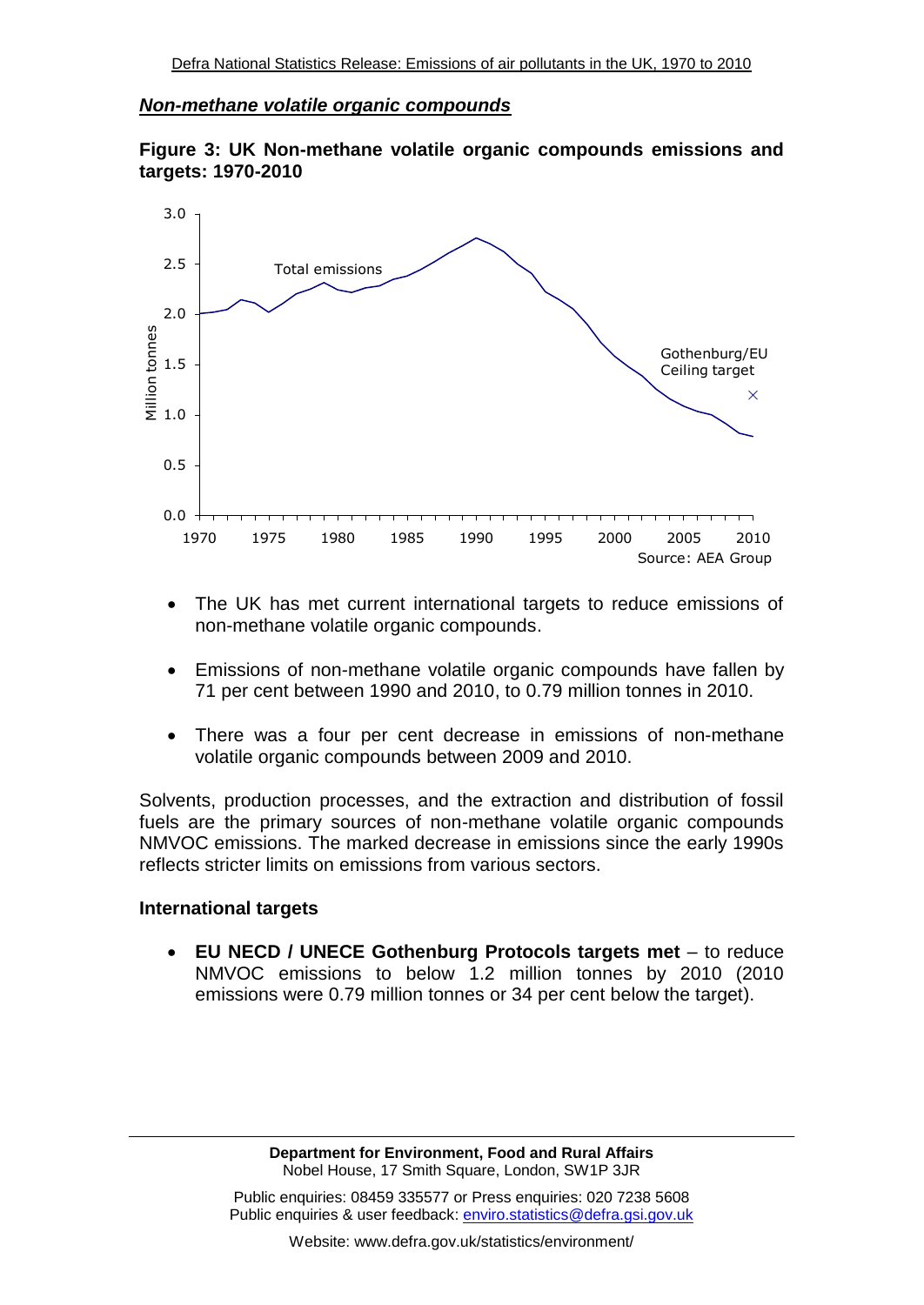#### *Ammonia*





- The UK has met current international targets to reduce emissions of ammonia.
- Emissions of ammonia have fallen by 21 per cent between 1990 and 2010, to 284 thousand tonnes in 2010.
- There was a slight increase of 0.5 per cent in emissions of ammonia between 2009 and 2010.

Emissions from agriculture accounted for 89 per cent of total ammonia emissions in 2010. Agriculture's contribution to the total has decreased slightly since 1990, largely due to reductions in cattle numbers and more efficient fertiliser use. However, more recently there has been increased use of urea as a nitrogen-containing fertiliser and a resulting slight increase in emissions from agriculture.

#### **International targets**

 **EU NECD / UNECE Gothenburg Protocols targets met** – to reduce ammonia emissions to below 297 thousand tonnes by 2010 (2010 emissions were 284 thousand tonnes or 4 per cent below the target).

> **Department for Environment, Food and Rural Affairs** Nobel House, 17 Smith Square, London, SW1P 3JR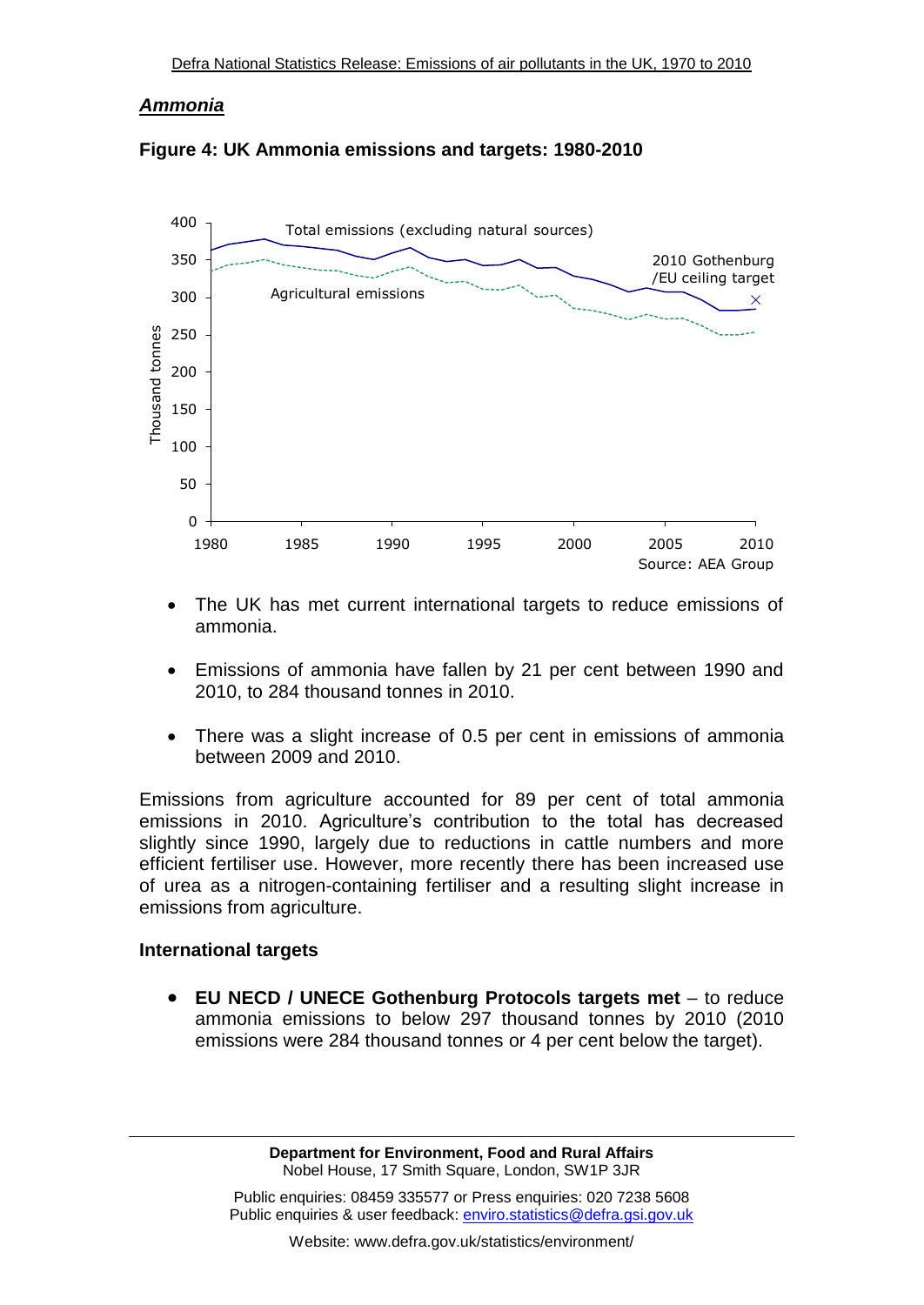### **A Defra National Statistics publication**

**National Statistics are produced to high professional standards set out in the National Statistics Code of Practice. They undergo regular quality assurance reviews to ensure they meet customer needs.**

### **Responsible Defra statistician: Stephen Hall**

#### **Main notes**

- 1. Table 1 below shows the emissions figures for the four pollutants, from 1970 to 2010. Table 2 below shows the emissions by source for 2009 and 2010.
- 2. The figures in this Defra National Statistics Release are from the National Atmospheric Emissions Inventory for 1970 to 2010, produced for Defra and the Devolved Administrations by AEA Group. For further information on the Inventory see the [NAEI website.](//naei.defra.gov.uk/index.php)
- 3. There are uncertainties associated with all estimates of pollutant emissions. However, although for any given year considerable uncertainties may surround the emission estimates, it should be noted that trends over time are likely to be more reliable. In particular more recent levels of emissions are likely to be influenced by the economic crisis.
- 4. Results for other pollutants, including those covered by the UK Air Quality Strategy, will be released in February 2012.
- 5. The methodology and assumptions in the NAEI are continually refined as for example better scientific information becomes available on emissions associated with different fuel use and activities. Data for earlier years is therefore revised based on these new assumptions. A [pre-release](http://www.defra.gov.uk/statistics/files/Pre-release-announcement-of-methodological-changes-for-air-pollutant-emissions.doc.pdf)  [announcement](http://www.defra.gov.uk/statistics/files/Pre-release-announcement-of-methodological-changes-for-air-pollutant-emissions.doc.pdf) was published to highlight the main changes. Annex A repeats the description of the change in methodology but also provides details of the main impact of the changes.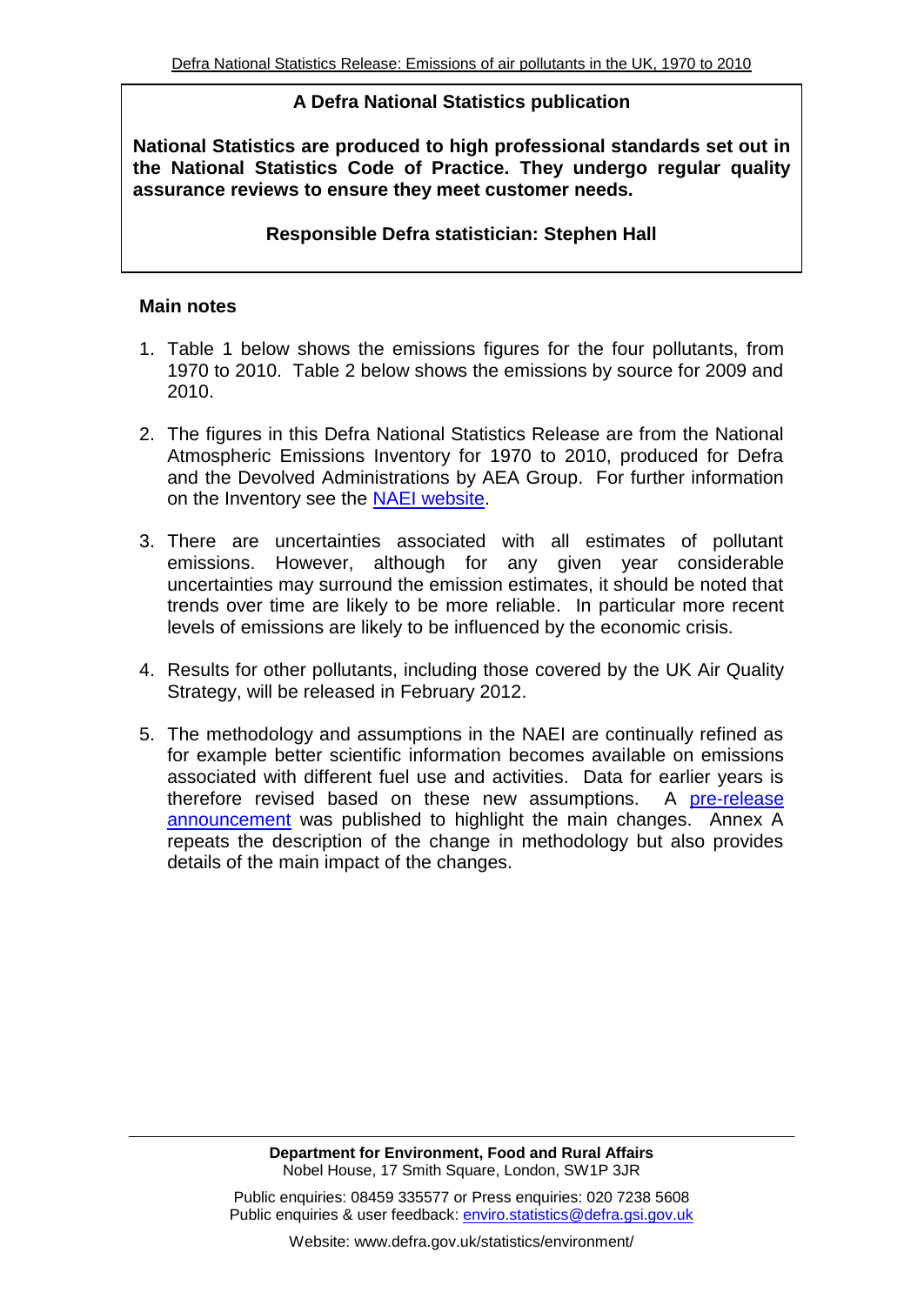|      |                  |                  | Non-methane volatile | Ammonia (excluding |  |  |
|------|------------------|------------------|----------------------|--------------------|--|--|
| Year | Sulphur dioxide  | Nitrogen oxides  | organic compounds    | natural sources)   |  |  |
|      | (Million tonnes) | (Million tonnes) | (Million tonnes)     | (Thousand tonnes)  |  |  |
| 1970 | 6.420            | 2.658            | 2.010                | no data            |  |  |
| 1971 | 6.057            | 2.637            | 2.024                | no data            |  |  |
| 1972 | 5.808            | 2.615            | 2.049                | no data            |  |  |
| 1973 | 5.967            | 2.757            | 2.146                | no data            |  |  |
| 1974 | 5.473            | 2.593            | 2.115                | no data            |  |  |
| 1975 | 5.220            | 2.535            | 2.022                | no data            |  |  |
| 1976 | 5.049            | 2.583            | 2.110                | no data            |  |  |
| 1977 | 5.054            | 2.611            | 2.206                | no data            |  |  |
| 1978 | 5.101            | 2.660            | 2.250                | no data            |  |  |
| 1979 | 5.426            | 2.760            | 2.314                | no data            |  |  |
| 1980 | 4.780            | 2.643            | 2.247                | 363.343            |  |  |
| 1981 | 4.358            | 2.553            | 2.219                | 371.191            |  |  |
| 1982 | 4.157            | 2.531            | 2.266                | 374.516            |  |  |
| 1983 | 3.842            | 2.530            | 2.284                | 378.154            |  |  |
| 1984 | 3.688            | 2.487            | 2.347                | 369.947            |  |  |
| 1985 | 3.715            | 2.581            | 2.383                | 368.399            |  |  |
| 1986 | 3.854            | 2.685            | 2.448                | 365.579            |  |  |
| 1987 | 3.842            | 2.788            | 2.529                | 363.404            |  |  |
| 1988 | 3.778            | 2.857            | 2.612                | 355.363            |  |  |
| 1989 | 3.648            | 2.889            | 2.681                | 351.136            |  |  |
| 1990 | 3.707            | 2.885            | 2.762                | 359.941            |  |  |
| 1991 | 3.546            | 2.776            | 2.702                | 366.635            |  |  |
| 1992 | 3.465            | 2.711            | 2.625                | 353.358            |  |  |
| 1993 | 3.124            | 2.543            | 2.501                | 347.958            |  |  |
| 1994 | 2.663            | 2.434            | 2.412                | 350.609            |  |  |
| 1995 | 2.356            | 2.317            | 2.227                | 342.609            |  |  |
| 1996 | 2.010            | 2.211            | 2.146                | 344.052            |  |  |
| 1997 | 1.652            | 2.039            | 2.056                | 350.958            |  |  |
| 1998 | 1.632            | 1.977            | 1.908                | 339.024            |  |  |
| 1999 | 1.246            | 1.861            | 1.725                | 340.129            |  |  |
| 2000 | 1.228            | 1.791            | 1.586                | 328.289            |  |  |
| 2001 | 1.133            | 1.761            | 1.481                | 324.392            |  |  |
| 2002 | 1.014            | 1.678            | 1.389                | 317.156            |  |  |
| 2003 | 0.992            | 1.646            | 1.260                | 307.231            |  |  |
| 2004 | 0.832            | 1.594            | 1.163                | 312.417            |  |  |
| 2005 | 0.706            | 1.580            | 1.088                | 307.453            |  |  |
| 2006 | 0.665            | 1.525            | 1.039                | 307.055            |  |  |
| 2007 | 0.586            | 1.461            | 1.002                | 296.386            |  |  |
| 2008 | 0.491            | 1.317            | 0.922                | 282.549            |  |  |
| 2009 | 0.397            | 1.143            | 0.822                | 282.980            |  |  |
| 2010 | 0.406            | 1.106            | 0.789                | 284.391            |  |  |

#### **Table 1: Emissions of air pollutants in the UK, 1970 to 2010**

Source: National Air Emissions Inventory, AEA Group

**Department for Environment, Food and Rural Affairs** Nobel House, 17 Smith Square, London, SW1P 3JR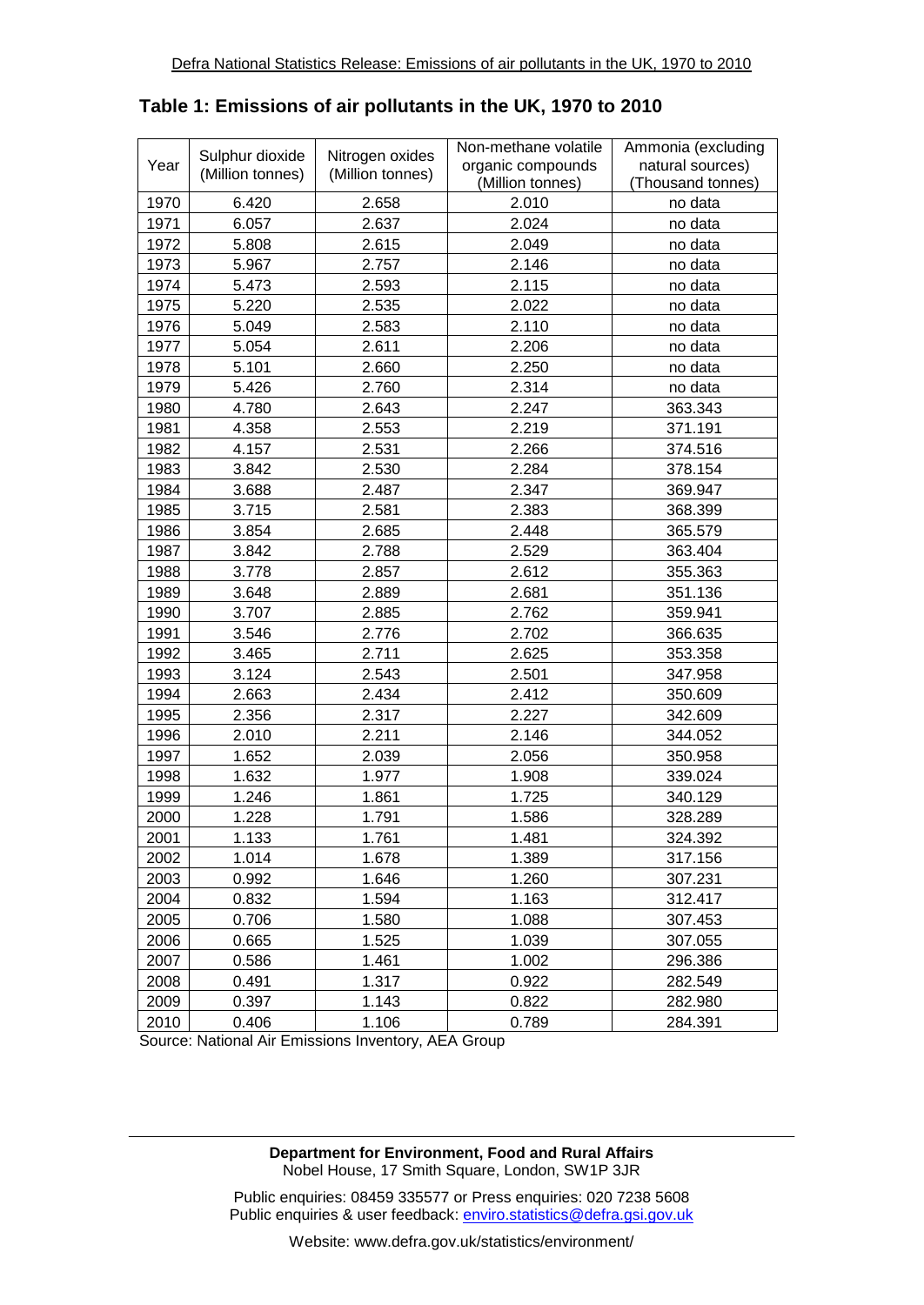#### **Table 2: Emissions of air pollutants by source in the UK, 2009 and 2010 (Thousand tonnes)**

| Source         |                                                                                                         | 2009            | 2009            | 2009         | 2009            | 2010            | 2010            | 2010         | 2010            |
|----------------|---------------------------------------------------------------------------------------------------------|-----------------|-----------------|--------------|-----------------|-----------------|-----------------|--------------|-----------------|
|                |                                                                                                         | SO <sub>2</sub> | NO <sub>x</sub> | <b>NMVOC</b> | NH <sub>3</sub> | SO <sub>2</sub> | NO <sub>x</sub> | <b>NMVOC</b> | NH <sub>3</sub> |
|                | Energy industries (Combustion in power<br>plants & Energy Production)                                   | 226.21          | 350.30          | 4.78         | 0.80            | 237.56          | 336.08          | 4.85         | 0.83            |
| $\overline{2}$ | Manufacturing Industries and<br>Construction                                                            | 75.26           | 176.70          | 21.82        | 0.33            | 71.40           | 178.18          | 22.68        | 0.36            |
| 3              | Road Transport                                                                                          | 0.92            | 395.77          | 84.00        | 11.55           | 0.98            | 370.77          | 70.13        | 10.32           |
| 4              | Non-road transport                                                                                      | 14.78           | 86.47           | 11.86        | <b>NA</b>       | 13.93           | 84.61           | 11.59        | <b>NA</b>       |
| 5              | Other sectors (Commercial, residential,<br>agriculture and fishing stationary and<br>mobile combustion) | 41.10           | 93.80           | 36.16        | 1.85            | 42.24           | 96.84           | 37.08        | 1.93            |
| 6              | Other, Mobile (Including military)                                                                      | 7.93            | 28.53           | 2.19         | 0.00            | 6.38            | 28.15           | 2.13         | 0.00            |
|                | Fugitive emissions                                                                                      | 9.08            | 2.34            | 169.92       | 0.14            | 12.80           | 2.60            | 151.25       | 0.15            |
| 8              | <b>Industrial Processes</b>                                                                             | 21.30           | 8.02            | 102.82       | 4.10            | 20.41           | 7.18            | 103.15       | 4.02            |
| 9              | Solvent and other product use;                                                                          | <b>NA</b>       | <b>NA</b>       | 352.75       | 1.21            | <b>NA</b>       | <b>NA</b>       | 350.95       | 1.21            |
| 10             | Agriculture                                                                                             | <b>NA</b>       | <b>NA</b>       | NA           | 249.99          | <b>NA</b>       | <b>NA</b>       | <b>NA</b>    | 252.96          |
| 11             | Waste                                                                                                   | 0.73            | 1.08            | 34.71        | 12.73           | 0.75            | 1.13            | 33.54        | 12.35           |
| 12             | Other* (included in national total for entire<br>territory)                                             | <b>NA</b>       | 0.27            | 1.41         | 0.28            | <b>NA</b>       | 0.27            | 1.41         | 0.28            |
|                |                                                                                                         |                 |                 |              |                 |                 |                 |              |                 |
|                | NATIONAL TOTAL                                                                                          | 397.32          | 1143.29         | 822.42       | 282.98          | 406.43          | 1105.81         | 788.77       | 284.39          |
|                |                                                                                                         |                 |                 |              |                 |                 |                 |              |                 |
|                | Memo items**                                                                                            | 185.77          | 437.32          | 108.08       | 8.15            | 185.77          | 437.32          | 108.08       | 8.15            |

\* Emissions from Gibraltar are included in

national total

\*\* Memo Items are reported but EXCLUDED from national totals. Memo items include: International & National Aircraft (cruise), International Shipping, VOC emissions from forest fires and NH3 emissions from wild animals and humans, Natural Emissions (Volcanoes)

Source: National Air Emissions Inventory, AEA Group

**Department for Environment, Food and Rural Affairs** Nobel House, 17 Smith Square, London, SW1P 3JR

Public enquiries: 08459 335577 or Press enquiries: 020 7238 5608 Public enquiries & user feedback: enviro.statistics@defra.gsi.gov.uk

Website: www.defra.gov.uk/statistics/environment/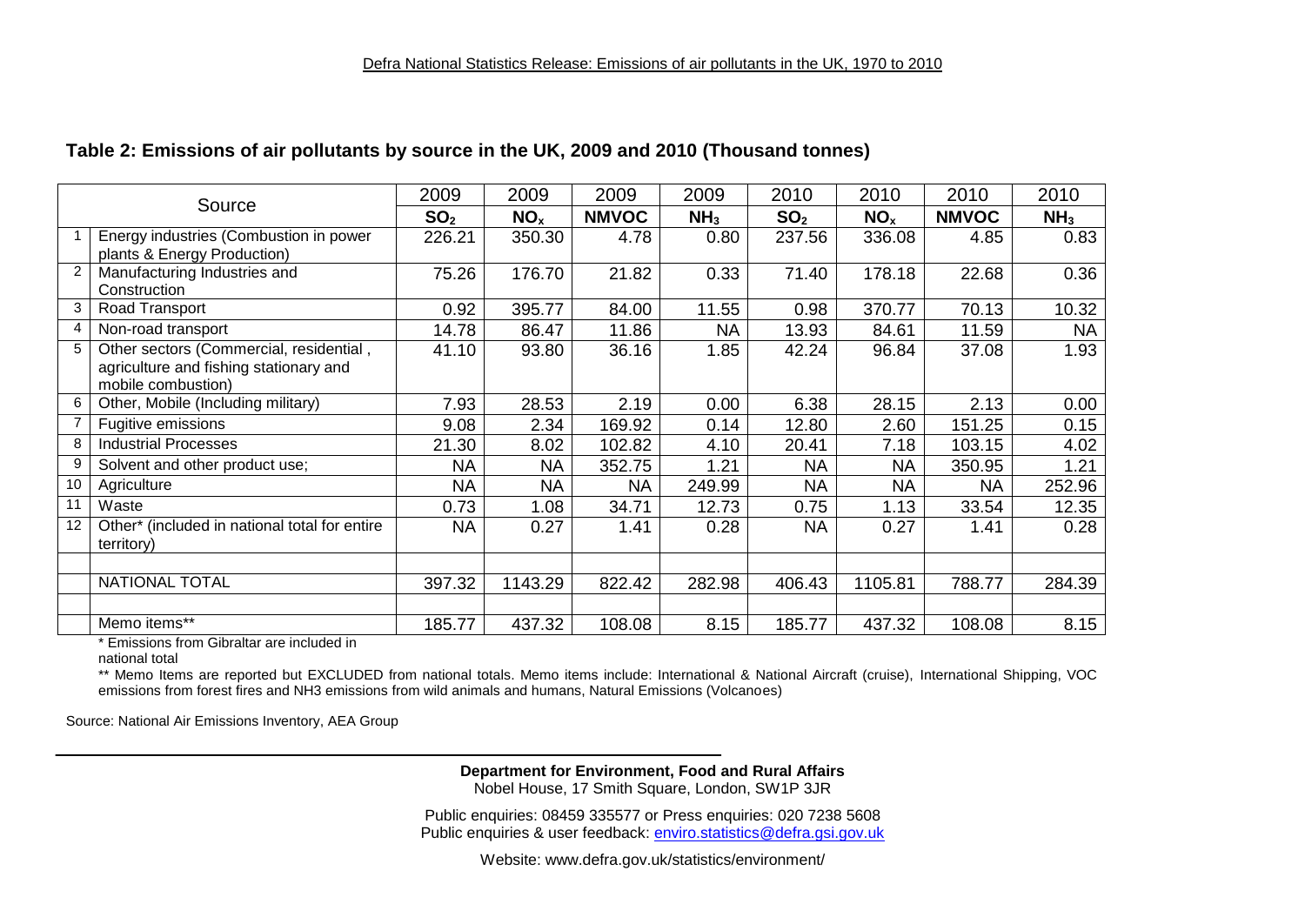#### **Annex A**

#### **Changes in methodology in the NAEI for 2010**

Some methodological changes in the NAEI affect the calculation of emissions of nitrogen oxides ( $NO_x$ ) from road transport. Small changes occur every year to reflect improved knowledge and data sources; however this amendment reflects a significant change in methodology.

#### **Summary of changes**

The changes to the  $NO<sub>x</sub>$  emissions from road transport result from:

- (a) changes in exhaust emission factors, and
- (b) changes in fleet composition defined by analysis of the Department for Transport's (DfT) Automatic Number Plate Recognition (ANPR) data for different road types and Driver and Vehicle Licensing Agency licensing data for the UK's Devolved Administrations.

#### *NO<sup>X</sup> Emission Factors*

The previous version of the inventory used emission factors published by DfT in 2009.  $NO<sub>x</sub>$  emission factors for road transport have been revised, and now use the COPERT4 v8.1 emission factors published in May 2011. COPERT is a software tool developed by the European Environment Agency (EEA) and used widely to calculate emissions from road transport. The methodology is part of the EMEP/EEA air pollutant emission inventory guidebook, and is consistent with the 2006 Intergovernmental Panel on Climate Change (IPCC) Guidelines. The latest version of the COPERT model is available for download from [//www.emisia.com/copert/.](http://www.emisia.com/copert/) The COPERT4 v8.1 factors are based on new sources of information on vehicle emissions emerged since the DfT emission factors were developed.

#### *Fleet Composition*

The previous version of the inventory used vehicle fleet composition data developed through analysis of national licensing data and travel surveys. The DfT are now able to provide anonymised ANPR data for 256 sites in the UK for 2007-2010. These were analysed to define the composition of the fleet in terms of vehicle age (and hence Euro emission standard) and fuel type actually observed on different types of roads: urban, rural and motorways. These data were used in conjunction with vehicle licensing data for each Devolved Administration (DA) country to adjust current assumptions made when calculating the UK vehicle fleet, with the aim of providing a more realistic 'on-road' vehicle fleet by DA region.

The new factors increase total road transport emissions by 34.6 ktonnes or 9.6 per cent in 2009 compared with the 2009 NAEI figures. The changes are mainly due to increases in petrol and diesel car emission estimates partially offset by a reduction in the estimate for artic HGV emissions. The new

> **Department for Environment, Food and Rural Affairs** Nobel House, 17 Smith Square, London, SW1P 3JR

Public enquiries: 08459 335577 or Press enquiries: 020 7238 5608 Public enquiries & user feedback: enviro.statistics@defra.gsi.gov.uk

Website: www.defra.gov.uk/statistics/environment/